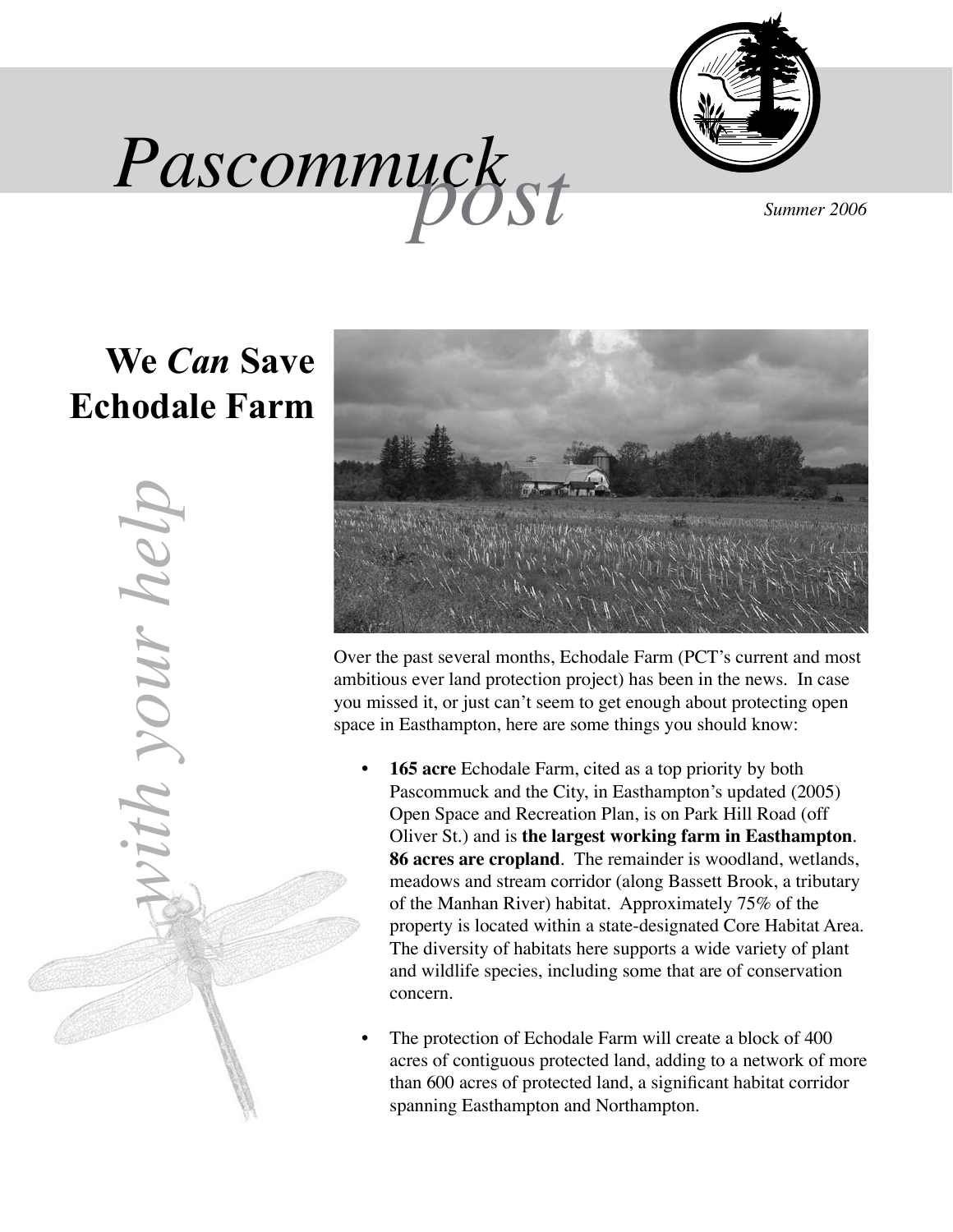



- We are working in partnership with the City of Easthampton and the Trust for Public Land (TPL) to permanently protect the property from development and retain it as farmland and open space. We anticipate that a portion of the property will provide much needed public access, for active and passive recreational opportunities.
- Over 100 housing units were proposed to be built here, before we got involved.
- The goal of the project is to ensure that this wonderful land will be protected in perpetuity. Funding will be sought from the state's Agricultural Preservation Restriction (APR) program to protect the high-quality cropland, and a portion of the woodlands and wetlands will be protected as conservation land held by the City.
- The land acquisition and associated project costs total \$3.15 million! But if you think that's awfully expensive, think again. The addition of those new housing units would demand an increase in city services like police/fire, schools, road maintenance, water/sewer, etc. Over time, those continuing costs would surely exceed the one-time cost of protecting the property. Oh, there's also the increase in cars/traffic. Get the picture?

Over the past decade, Pascommuck has played a vital role in the protection of two other Park Hill properties - the Sena and Micka orchards. We've all seen the impact of development pressures on Easthampton. The loss of farmland along East St. is but one example. Echodale Farm is a critical link in the protection of open space in this special part of the City. When we called on you for support in the past, you responded.

Now, Pascommuck, in partnership with the Trust for Public Land, is gearing up for a campaign to raise \$300,000 from individuals, businesses, and foundations before the end of 2006, to support the protection of this critical property.

**With your support, we can make it happen! You** *can* **make a difference!**

**Please contact Marty Klein, to discuss how you can contribute to this truly important effort. Phone - 529-9594 or email - forager7@yahoo.com**

noitones *preservation*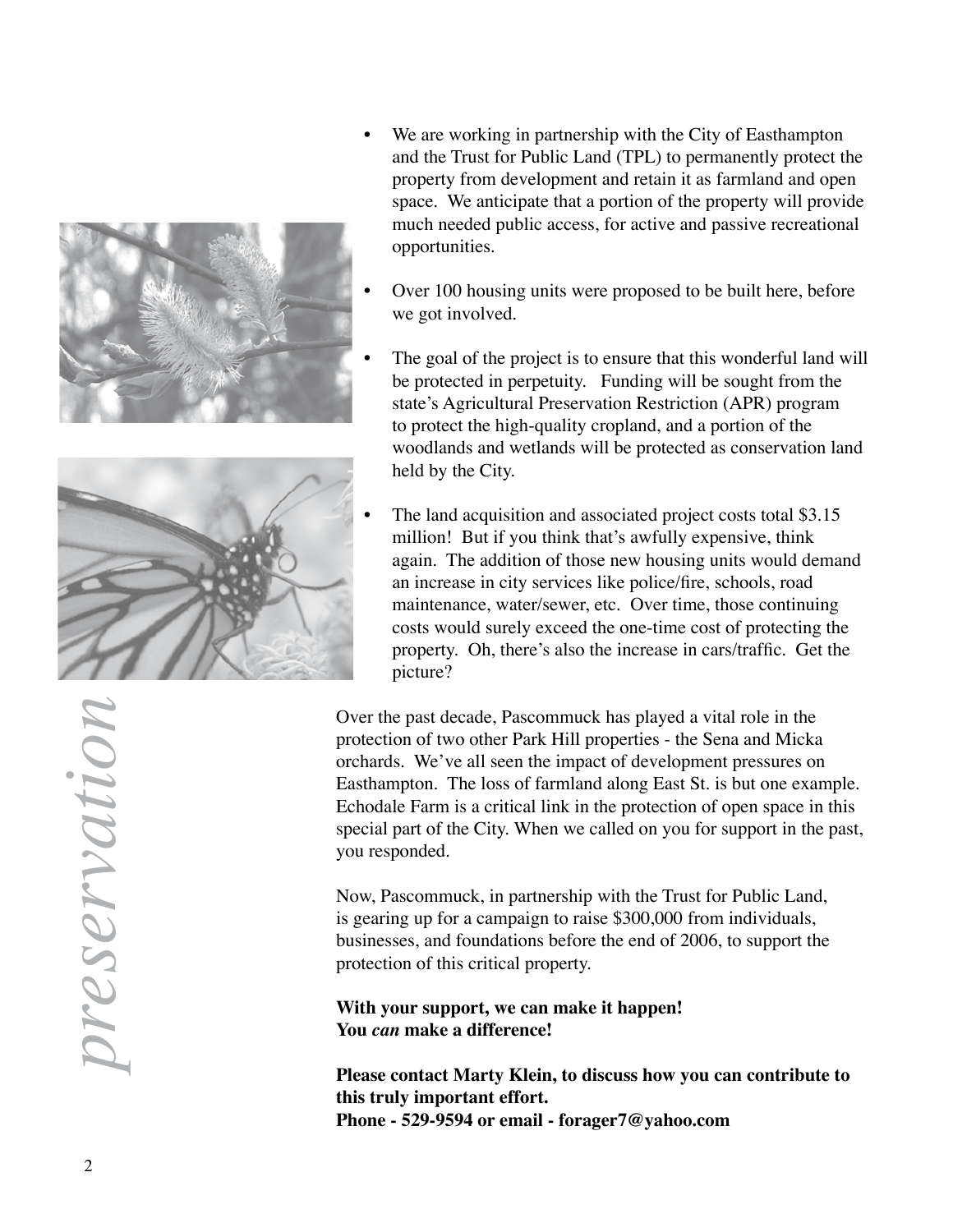## Conserving Easthampton *Protecting Ourselves*

As volunteers on Pascommuck's Board, we spend much of our time working to protect open space in town--clearly, we consider this activity as more than a pastime. We, along with many of the city's decision-makers, sense the urgency behind our work. Fundamentally, every piece of land protected is another investment in the long-term sustainability of Easthampton, for without the benefits protected lands provide, this city would be no place to live. When understood this way, conservation is not some outlandish liberal plot. Rather, it is truly conservative: it seeks to maintain the quality and character of our city for our children and ourselves.

The Echodale Farm on Park Hill is a prime example of the benefits of conservation, which is why the Trust for Public Land (TPL), the City, and PCT have joined efforts to protect it. On May 20, PCT and TPL hosted a walking tour of the farm, which some two-dozen people attended. The walk illuminated many of the values of this property, including its diversity of wildlife habitats, agricultural productivity, historic importance, and rural aesthetic quality.

While all of these attributes are worthy of attention, I will focus here on the wildlife values. (Suffice to say, for now, that essays could be written on any of the other attributes, too.) What good comes of protecting habitat for bobolinks and bears, and every other creature native to Easthampton? Functional wildlife habitat—that is, an area that provides the resources and conditions that allow wildlife species to survive and reproduce—can be a scarce commodity even in western Massachusetts, and it is continually threatened by development pressure. But the ability of our fields, forests, and waters to provide functional habitat for a full suite of species is critical.

One reason wildlife species are important to this area is because their presence in a large measure reflects our human quality of life. To use one local example, bald eagles once faced extinction, and it was rare to see one in the continental United States. Now, due to protection and restoration efforts, these birds are common enough that the U.S. Fish and Wildlife Service is in the process of removing them from the endangered species list. Bald eagles can today be seen soaring over Mt. Tom, the Connecticut River, and the Oxbow. Few people who have seen a local bald eagle regret the effort that it has taken to restore this bird's population in the Connecticut River valley. Yet it was a cultural choice--the banning of DDT—that gave bald eagles a chance to make a comeback in the wild. And it was a smart choice for people as well: DDT is a probable carcinogen, a known endocrine disrupter, and causes reproductive and developmental harm in humans—it is nothing that should be spread haphazardly in the environment.

The bald eagles, turtles, insects, beavers, and other wildlife species that are citizens of Easthampton are here because we have made choices that allow them to survive. These same choices—protecting our surface and aquifer water quality, preserving forests and other open space, planning residential and commercial developments, and limiting our use of agricultural or industrial chemicals, for examples allow us to live healthy, productive lives, too. If we make decisions that cause our local wildlife to die out, I believe those decisions will also cause our neighbors and us to suffer.

 *Tom Lautzenheiser*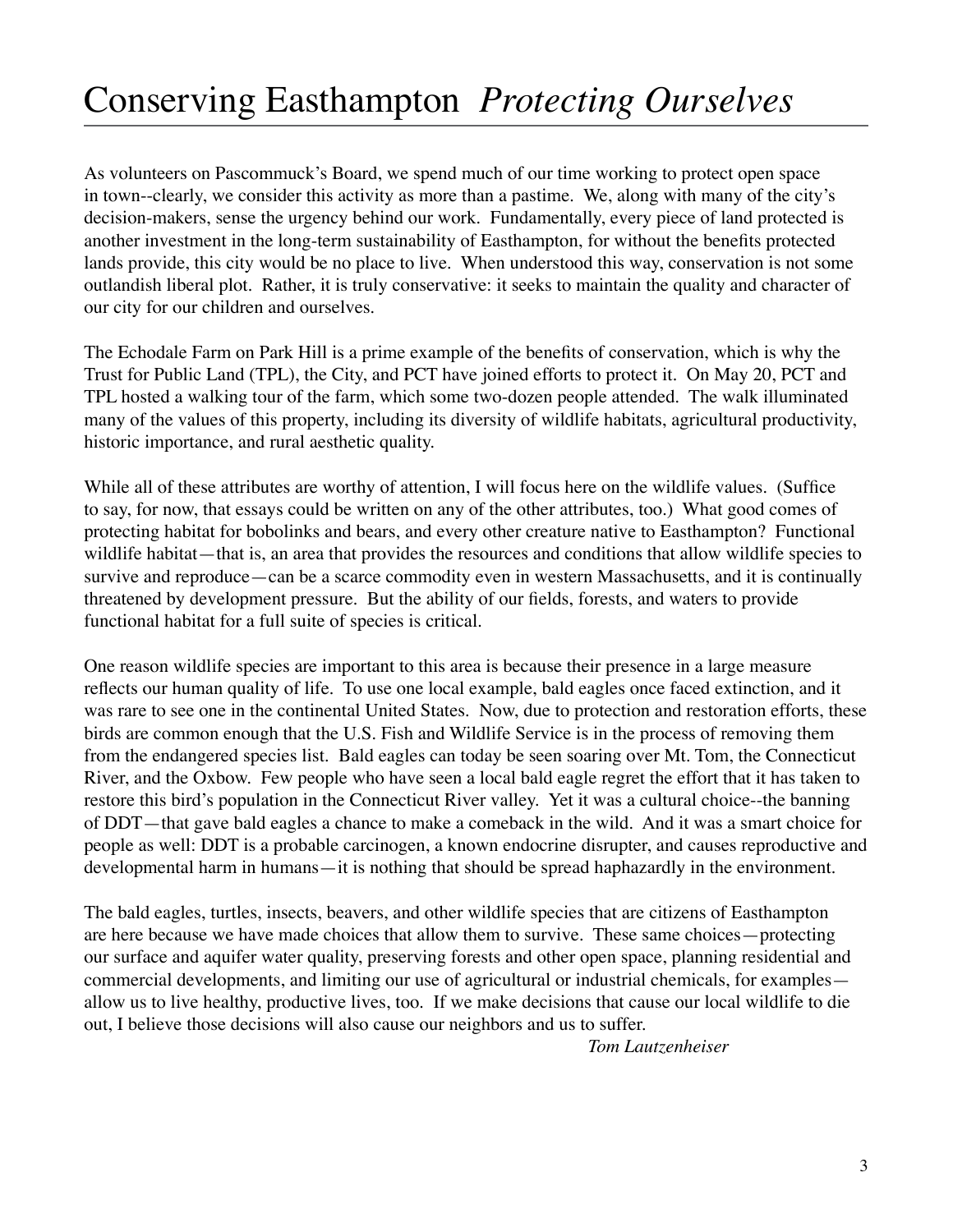#### **Annual Award**

Spring

Plant Sale

**Success** 

**Jeff Tenerowicz**, a high school senior has been chosen the winner of the **Edward J. Dwyer Memorial Award** of \$100.00 from PCT for his continuing interest in conservation.

A little seed is planted in our minds in February……Let's set a date! Spring is coming! We try to pick a date as close to Earth Day as possible, but with a bit warmer weather (hopefully!). We make plans and watch as they start to come to fruition, digging and potting, labeling, pricing, publicity, and finally transportation of plants and setting up the tent. This day, May 6th, was a bright sunny morning. Our hopes were high that this sale would be a good one and that the long hours of preparation would be rewarded. The big red tent in the parking lot at  $Big(E's$  Foods cheerfully announced our presence to the public as we started setting up. Business was booming as usual, right from the very beginning.

The Annual Spring Plant sale is a much anticipated event by local gardeners who eagerly arrive an hour or so early to see what we have to offer. They know that our plants, trees and shrubs are all locally grown so they will do well in their own gardens, and the prices can't be beat! We had several very generous and hard working volunteers and board members digging, potting, and pricing donated perennials from their gardens. The perennials, trees, and shrubs, were all whisked off to new homes, as were the many stepping stones which were fashioned by Jack Superson, Mike's brother.

We raffled off a great wheelbarrow full of garden goodies, made and donated by Sue Bishop, which also included several items donated by Manchester's. This was won by Cheryl Messier of Easthampton. There was a Silent Auction of two beautiful wooden garden Obelisks, which were made and donated by Mike Superson of Big E's. A high bidder from Florence won both of these items.

Several information sheets were available about out newest project-Echodale Farm, which is located on Park Hill Road in Easthampton. Pascommuck Conservation Trust and the Trust for Public Land are working together to save this beautiful parcel from development. We are preserving much of this land for agricultural use and nature trails for public, passive enjoyment.

At the end of our plant sale, we realized that this was once again a GREAT SUCCESS. The few remaining plants were packed up and brought back to John Bator's house for safe-keeping. Another Spring Plant Sale had come and gone… Almost time to start planning for our next event- The Fall Festival! Hope to see you all there!

Our most sincere thanks to everyone who contributed, in any way, to make this sale so successful. We appreciate each and every one of you.

*Dawn Ackley*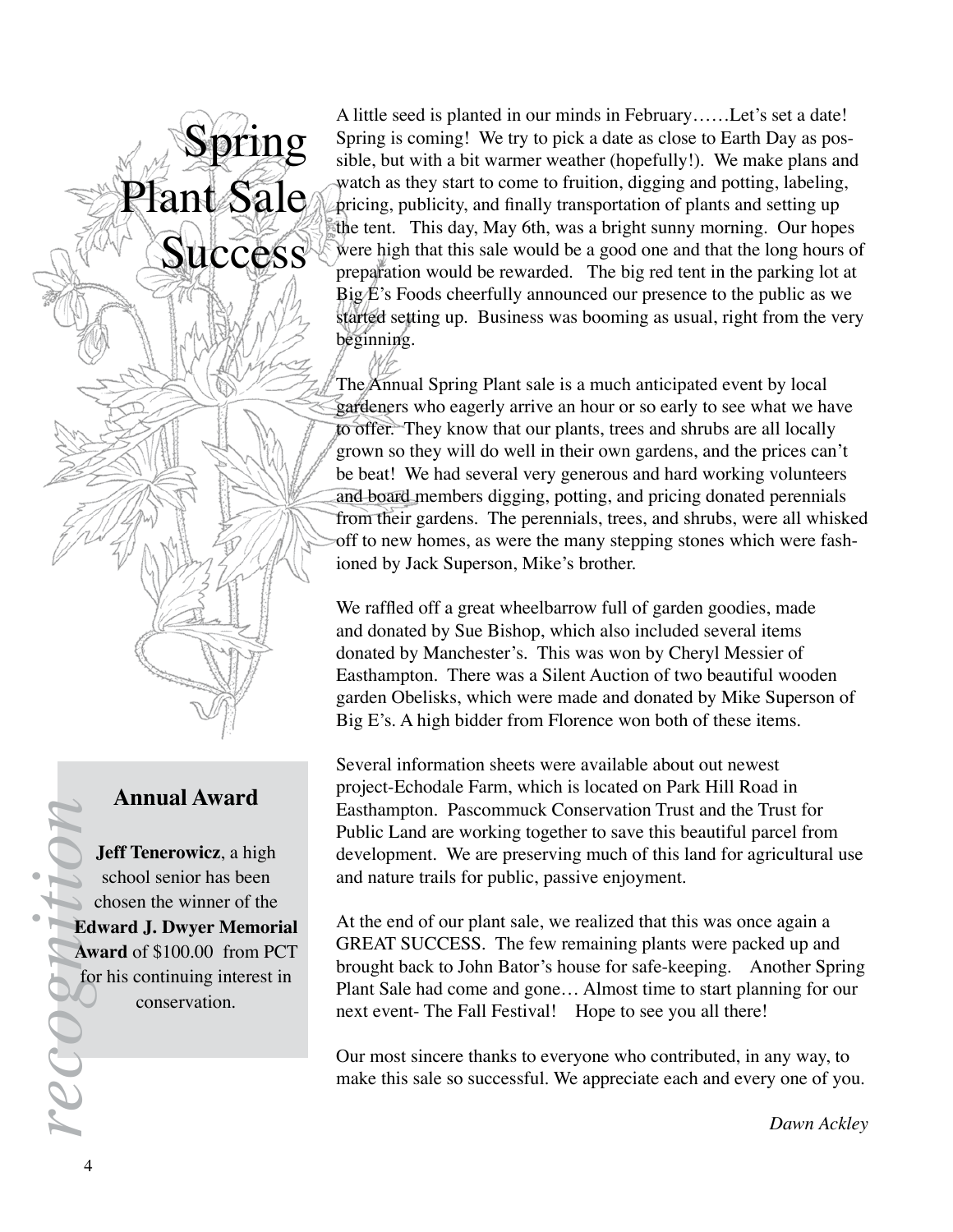# Pascommuck Conservation Trust Annual Meeting

The Pascommuck Conservation Trust Annual Meeting attracted a large crowd to the Mt. Tom meeting room at the Lathrop Communities. Approximately one hundred people attended the event on February 21 at 7:00 pm. The attendees participated in the annual business meeting and were then rewarded by a fabulous presentation by a renowned local professor, geologist and lecturer, Rich Little. The Trust has a history of presenting some of the area's most knowledgeable and fascinating speakers in order to entice people to attend the annual meeting. This time was no exception and the strategy succeeded admirably.

The meeting opened with a review of the Treasurer's Report by Shirley Smith and the Clerk's report by Steve Donnelly. This was followed by President John Bator's always entertaining review of the accomplishments of last year and our goals for next year. The Trust has been very active in land protection and property maintenance over the years, and the list of accomplishments and the attendant list of things to do seem to grow exponentially.

The following Board Members were elected/reelected by acclamation: Amy Cahill, Tom Lautzenheiser, Lydia Omasta, Shirley Smith, Sue Walz, Doug Wheat.

Changes to the PCT bylaws were proposed to conform to modern standards and practices within the land trust community. The proposed changes were outlined at the meeting, and a written copy was available for review. The amended bylaws were passed unanimously.

John Bator presented a gift of appreciation from the Board of Directors to Peter Ogulewicz for all of the work he has done for the Trust over the years. The gift was a plaque with some beautiful pictures of PCT protected land and a moving inscription. John also publicly thanked Gerrit Stover for his continued contributions to the Trust since his retirement from the Board.

Marty Klein gave a brief and effective presentation explaining our new fundraising drive for the preservation of Echodale Farm. Marty featured a number of slides and photographs that imparted a great visual enhancement to his presentation. This will be our major fundraising endeavor in 2006. We are partnering with the Trust for Public Land to raise \$300,000.00 to save this important farmland and wildlife habitat. Read more about this important initiative in this issue.

Our feature presentation was "Fantastic Landscapes/Connections" by Richard Little, retired professor of Geology from Greenfield Community College. We discovered how scenic landscapes from Hawaii, Alaska, the Canadian Rockies, and the Western United States relate to the geologic history of the Connecticut Valley. The connections surprised and amazed the audience, as many natural wonders are present at Mt. Tom and the Pioneer Valley. Many a day trip will be inspired from this presentation. This was another successful event for the Pascommuck Conservation Trust in a long history of entertaining and thereby educating the public in the values of preservation of our natural heritage.

*Steve Donnelly*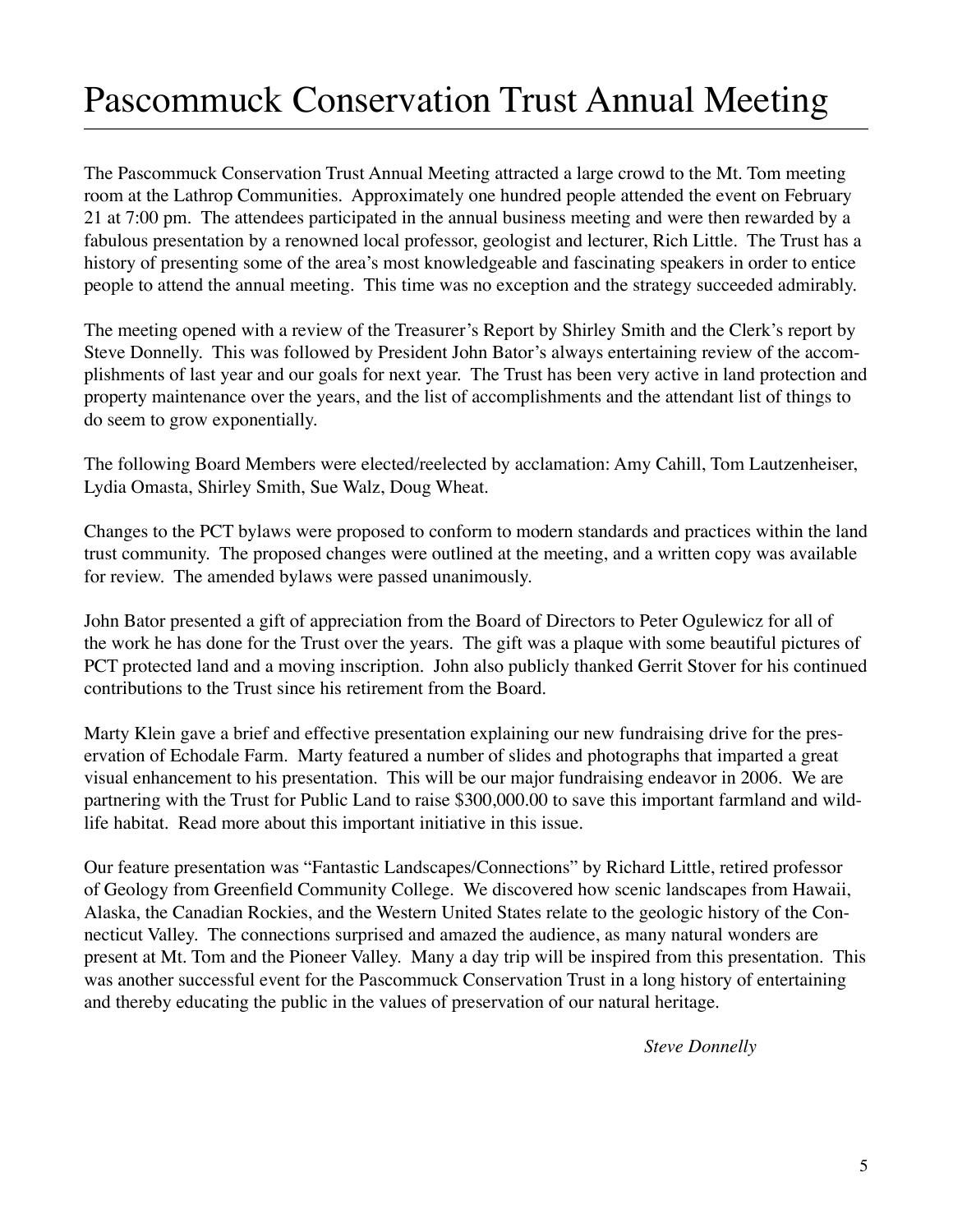# New Age Alternatives to Old World Politics

Clearly, the way we've dealt with land issues in the past has resulted in a hodgepodge of ill-planned, rampant development. This simply won't be acceptable for the future. Perhaps it's time to remove our rose-colored glasses, get our heads out of the sand, and come up with some innovative plans for restructuring land management on all levels. After all, our earth is a finite place, and if we don't change our outlook soon, we will surely run out of room and resources. Thus, culling from what we know works at present, and introducing some promising new options, let's strive to become better stewards of the earth- finally.

One major concern is our regard for land in the first place. Rather than thinking of it as a mere commodity, we must think of it as a sacred natural resource to be treated with respect and dealt with wisely. In the beginning of history, it's inconceivable to assume that any supernatural entity in their right mind would have entrusted humanity with the responsibility of land ownership. Most likely early man just adopted the principal of "staking claim". When Alley Oop needed a dwelling, he just clubbed Golley Gooley over the head, and took over his cave. Well, things haven't changed much since then – Alley is now a developer, and big bucks are used as leverage instead of a club.

A cutting-edge group of thinkers/doers based in Great Barrington, the E.F. Schumacher Society, offers a unique approach to land ownership – community land trusts. This concept works well in large cities or small towns. Boston's Dudley Street neighborhood, for example, has been transformed from a deteriorating section into a distinct urban village. All land ownership is held by a carefully selected land trust which involves neighborhood members in the process of planning the use of that land. Residents purchase homes while leasing the land on a long-term basis. Structures have a cap on resale prices, thus remaining affordable to future residents. People own their structures, while long-term leasing enables the community to own land and plan for incorporating agriculture, gardens, open space, parks, recreation, and much more. With community- owned land, large unplanned, unrestricted development is reduced, replaced by village-style neighborhoods.

Implementing a truly holistic master plan is a must for each community, and acts as a strong guideline for nearly every aspect of community life. Combining the best of the old and new, it would include revised zoning laws, transfer of development rights, open space/greenbelts, agriculture, community gardens, recreation, historic preservation, low income housing, promotion of small business instead of strip malls/big box stores, and encourage participation in the Community Preservation Act. Hopefully, the proposed Community Planning Act will eventually kick in; if executed properly, it would revive the state's archaic, outdated zoning laws, which have been responsible for an overabundance of strip development, congestion, and destruction of open space and wetlands.

As a final step in the quest for a more sensible approach to land management, stricter, uniform wetland laws need to be implemented, and enforced in all cases. State and local regulations often coordinate poorly, and townships can differ considerably in their treatment of wetlands/waterways. Ideally, enough distance from development should be allowed to insure undisturbed greenbelts along streams, while wetlands are to be routinely off limits, period! Hopefully the city's revitalized "Master Plan" will address these issues.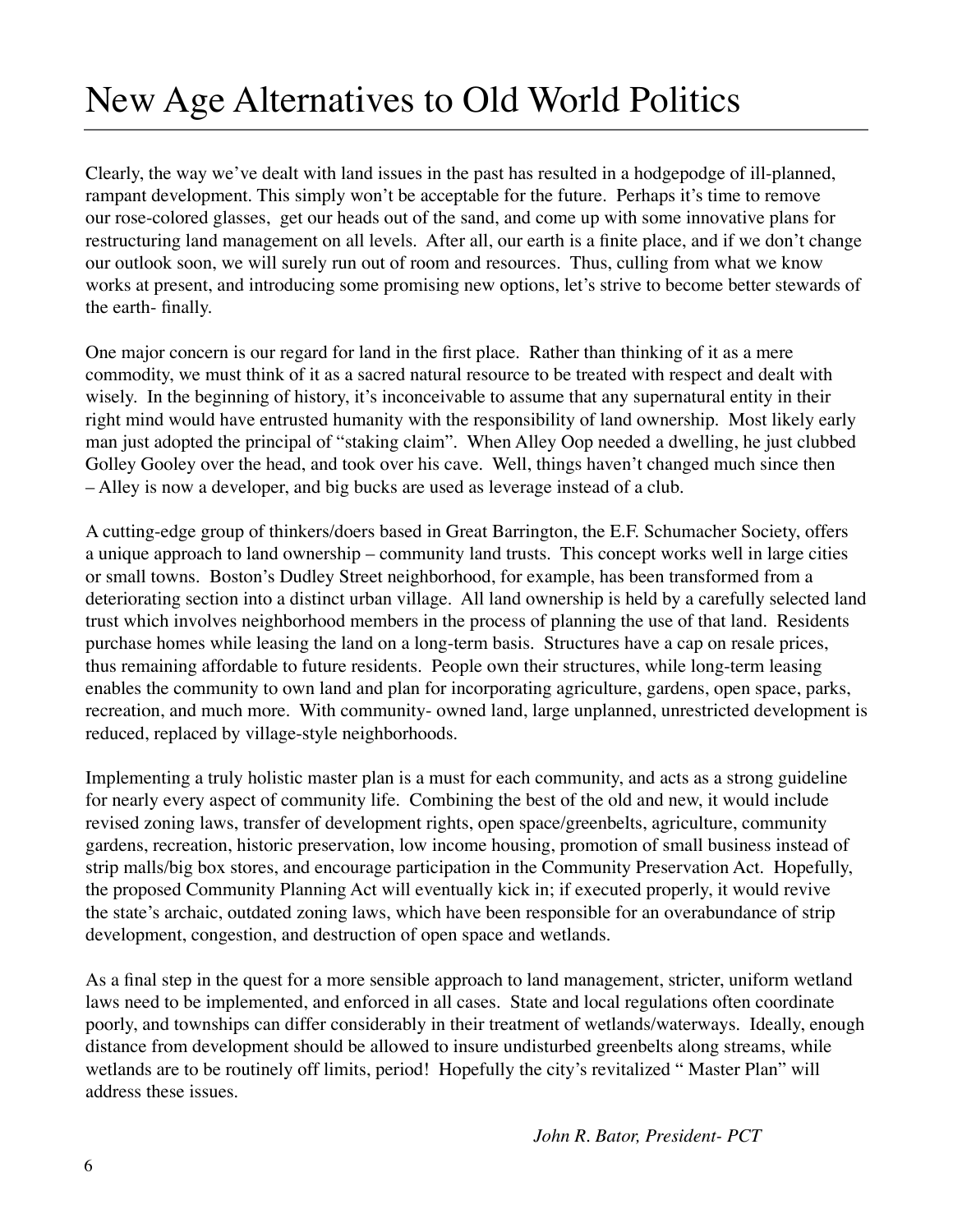### *A Profile of PCT Vice President,* Sue Walz

Sue has been on the Board of Directors of the PCT since 1998. She is currently the Vice President, and is a member of the Fundraising Committee which will soon begin a campaign to raise \$300,000.00 to preserve Echodale Farm, on Park Hill Rd.

Sue is a life long resident of Easthampton and taught kindergarten at both Maple and Center schools for 34 years, retiring in 2003. Sue estimates that she taught over 1,200 of Easthampton's kindergarten children. Part of Sue's devotion to the Trust comes from her desire to see the children of Easthampton grow up in a community that retains open space, scenic beauty and access to the natural world. Many of Sue's fondest memories of her own childhood are of playing in the woods, looking for wildflowers and mushrooms, and of walking on Mt. Tom.

Because of her interest in the environment, she was given a lifetime membership in the PCT. Sue had always admired the work that the PCT did and was a supportive rather than an active member; contributing to the Plant & Bake Sale each year, and attending an occasional PCT event. In 1997, however, this all changed. The land which is now Ol' Turtle Farm was threatened by development. This land is literally in Sue's backyard. She does not apologize for the concept of "not in my backyard" because the entire world is someone's backyard. Sue feels very strongly that everyone needs a connection to nature and open space in their neighborhood and community. Land is often preserved because a committed group of people value a particular parcel of land. Through her work with the neighbors, the PCT and the Trustees of Reservations, Sue experienced what miracles a committed, determined, hardworking, small group of people can accomplish over time.

At this time, Sue was pleased to be asked to become a member of the Board of Directors of PCT. At her first meeting Sue says that she immediately felt a connection to the other Board Members. She also likes that the Board is a diverse group of people in many ways- varying levels of expertise, occupations, ages, etc., with all sharing a concern for the environment, the preservation of open space, the aquifer, and the quality of life in Easthampton.

By being a Board Member, in Sue's words, "I have learned so much about environmental issues and land preservation. The work that I do for the Trust feels valuable and valued. I feel so positive about my various contributions to the PCT. I highly recommend to anyone interested in protecting the environment, that they seriously consider volunteering or become a board member of this very worthwhile organization."

#### Pascommuck Conservation Trust Board

#### *Officers*

John Bator, *President* Sue Walz, *Vice President* Shirley Smith, *Treasurer* Stephen Donnelly, *Clerk*

#### *Board Members*

Dawn Ackley Roger Anderson William Burgart Amy Churchill Molly Goodwin Marty Klein Tom Lautzenheiser Lydia Omasta Doug Wheat

*Honorary Board Member* Stella Wiernasz

*Coordinator of Volunteers* Lydia Omasta

> *Land Preservation* Consultant Gerrit Stover

*Newsletter Design & Layou*t *Beverly Wodicka*